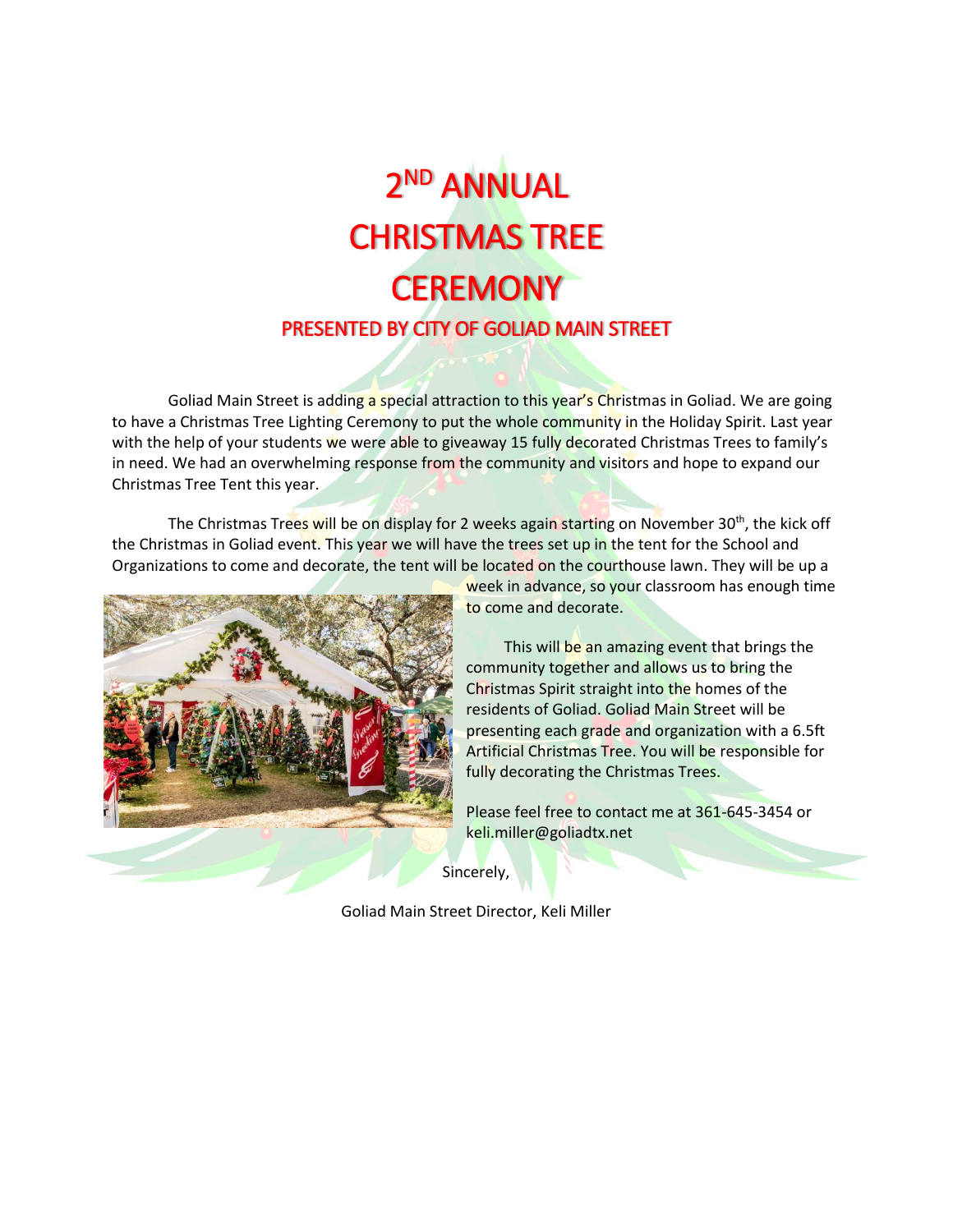#### **GOLIAD ELEMENTERARY SCHOOL**

#### **Participating Grades**

Turn in by November 7th to Goliad Main Street Office

| Grade         | Teacher    | - -<br>Email    | Phone Number |
|---------------|------------|-----------------|--------------|
| Ex. 1st Grade | Mrs. Meyer | meyer@gmail.com | 361-645-1234 |
|               |            |                 |              |
|               |            |                 |              |
|               |            |                 |              |
|               |            |                 |              |
|               |            |                 |              |
|               |            |                 |              |
|               |            |                 |              |
|               |            |                 |              |
|               |            |                 |              |
|               |            |                 |              |
|               |            |                 |              |
|               |            |                 |              |
|               |            |                 |              |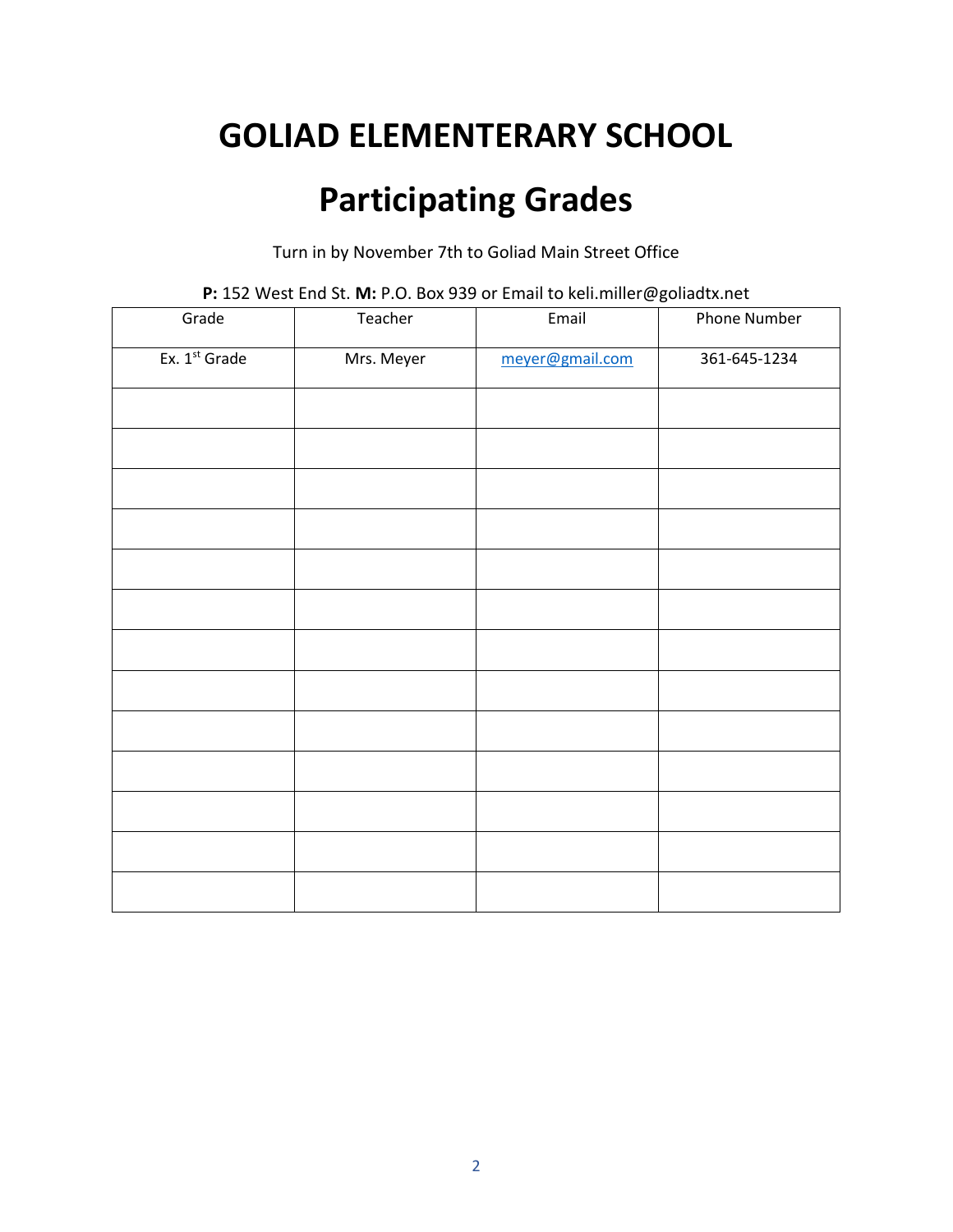# **GOLIAD MIDDLE SCHOOL**

## **Participating Grades**

Turn in by November 7<sup>th</sup> to Goliad Main Street Office

| Grade                     | Teacher    | Email           | - -<br>Phone Number |
|---------------------------|------------|-----------------|---------------------|
| Ex. 6 <sup>st</sup> Grade | Mrs. Meyer | meyer@gmail.com | 361-645-1234        |
|                           |            |                 |                     |
|                           |            |                 |                     |
|                           |            |                 |                     |
|                           |            |                 |                     |
|                           |            |                 |                     |
|                           |            |                 |                     |
|                           |            |                 |                     |
|                           |            |                 |                     |
|                           |            |                 |                     |
|                           |            |                 |                     |
|                           |            |                 |                     |
|                           |            |                 |                     |
|                           |            |                 |                     |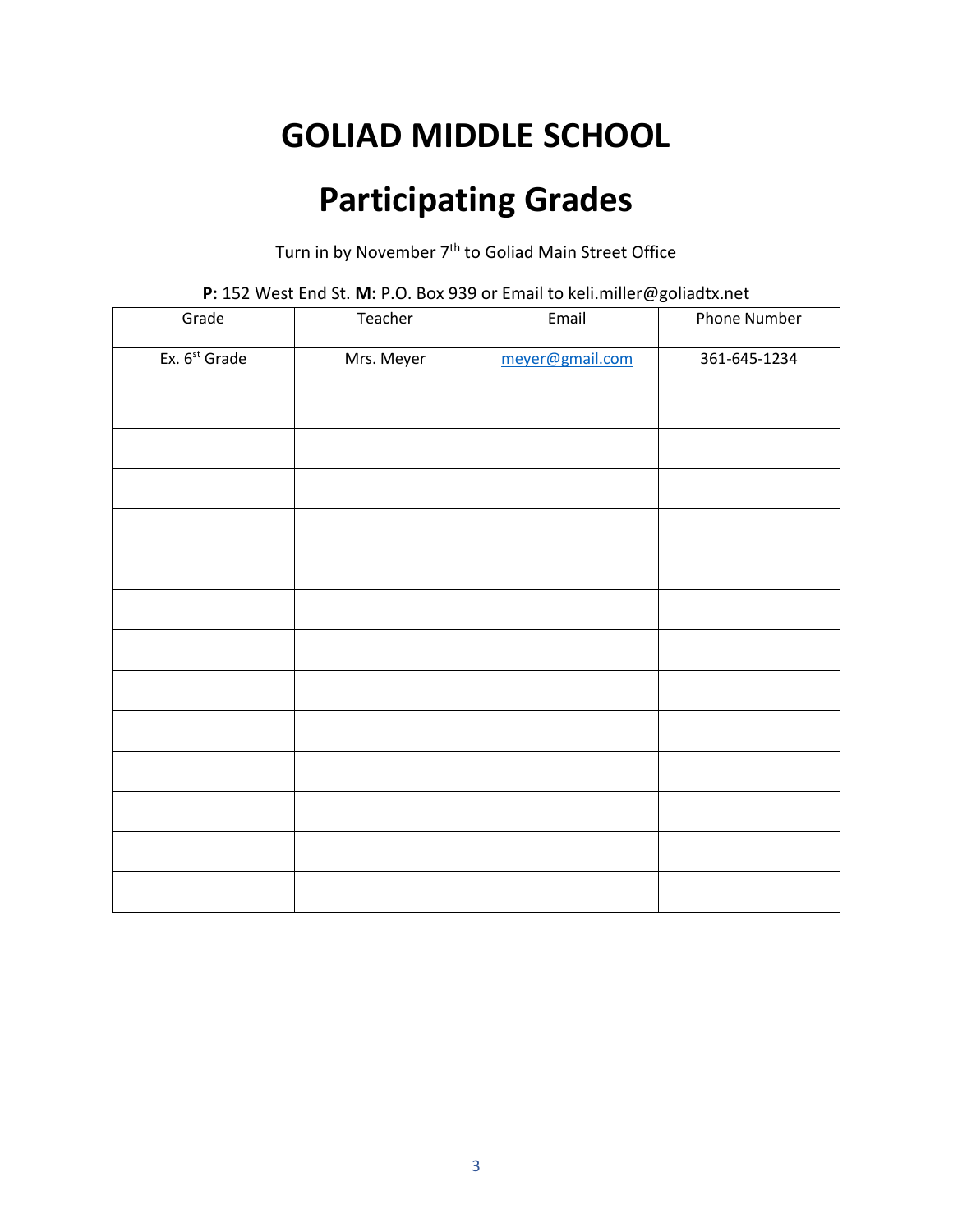# **GOLIAD HIGH SCHOOL**

## **Participating Grades**

Turn in by November 7<sup>th</sup> to Goliad Main Street Office

| Grade                      | Teacher    | Email           | - -<br>Phone Number |
|----------------------------|------------|-----------------|---------------------|
| Ex. 10 <sup>th</sup> Grade | Mrs. Meyer | meyer@gmail.com | 361-645-1234        |
|                            |            |                 |                     |
|                            |            |                 |                     |
|                            |            |                 |                     |
|                            |            |                 |                     |
|                            |            |                 |                     |
|                            |            |                 |                     |
|                            |            |                 |                     |
|                            |            |                 |                     |
|                            |            |                 |                     |
|                            |            |                 |                     |
|                            |            |                 |                     |
|                            |            |                 |                     |
|                            |            |                 |                     |